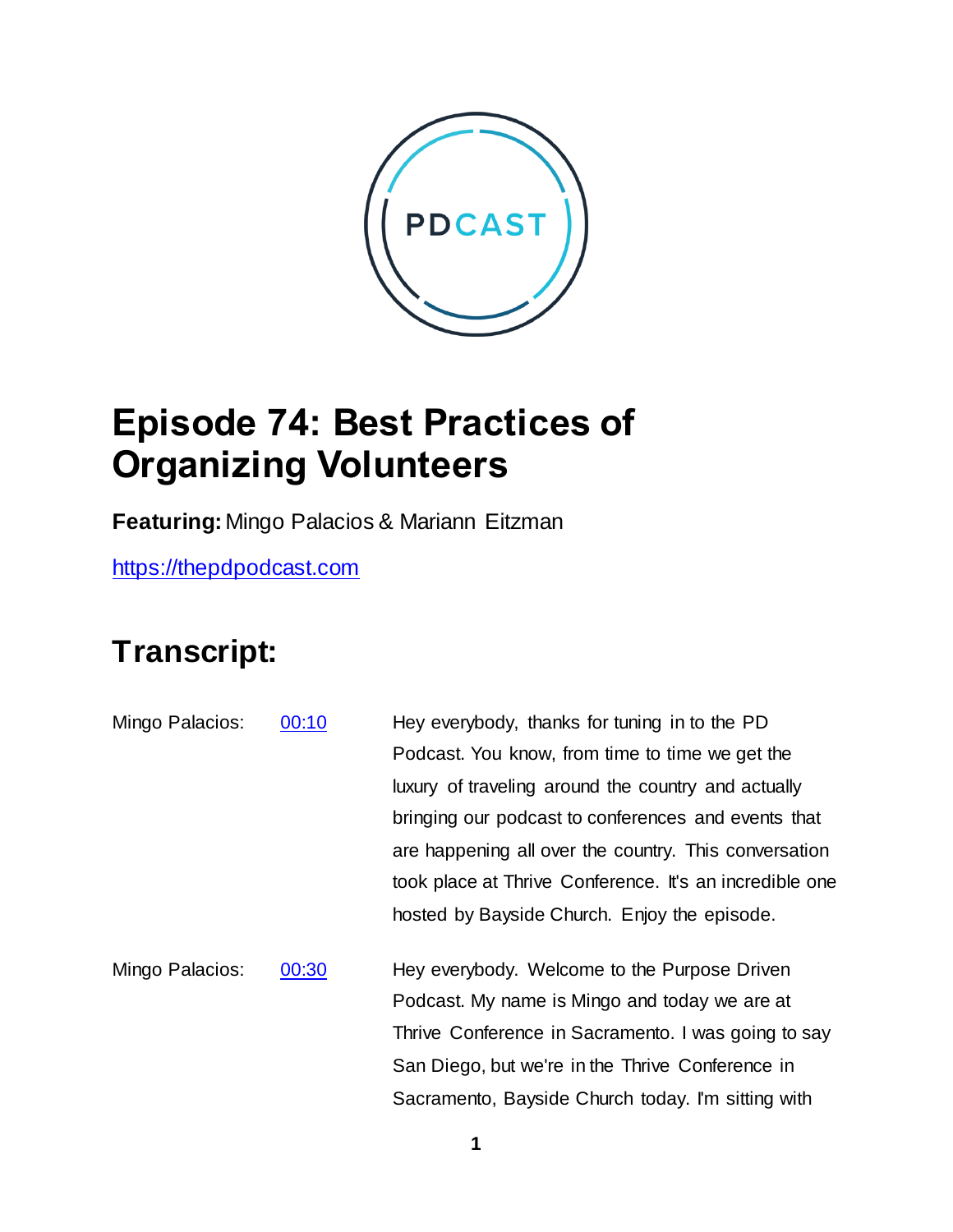Mariann and she is the Director of Volunteer Administration. She is the wizard, the volunteer whisperer for several hundred volunteers here and I thought it'd be so great to have a conversation hearing from her about some of the best practices that they do as they organize and coordinate several hundred people, not just in one event but through out the years serving people inside their committee from the church. So Mariann, great to have you here.

Mariann Eitzman: [01:14](https://www.temi.com/editor/t/lVGmS-6NS3Wzo82BE0O4nkUFaBO61hYkBWxeevHEkKNCepvKxpsRyD7XMY4CCRkeWDVsBXmMQubOlhWbDWjTvZvwH4Y?loadFrom=DocumentDeeplink&ts=74.31) Thank you.

Mingo Palacios: [01:14](https://www.temi.com/editor/t/lVGmS-6NS3Wzo82BE0O4nkUFaBO61hYkBWxeevHEkKNCepvKxpsRyD7XMY4CCRkeWDVsBXmMQubOlhWbDWjTvZvwH4Y?loadFrom=DocumentDeeplink&ts=74.85) Yeah, absolutely. So Mariann, we were like just a few minutes ago just talking about some of the things that you do intentionally to make sure that everybody's on the same page when it comes to executing a great event. And we talked about the importance of experience, how important that is, and it really does start with really your heart, but then the first person you drive that vision to is the volunteers. So would you mind unpacking that for me?

Mariann Eitzman: [01:41](https://www.temi.com/editor/t/lVGmS-6NS3Wzo82BE0O4nkUFaBO61hYkBWxeevHEkKNCepvKxpsRyD7XMY4CCRkeWDVsBXmMQubOlhWbDWjTvZvwH4Y?loadFrom=DocumentDeeplink&ts=101.5) My number one goal of any event, any ministry, any team is a great experience and the great experience starts with volunteers. And at a conference it's volunteers: the attendees, the vendors, the speakers. If everyone has a great experience, they talk about it and they share it and they leak it on their social media and they take pictures and they can't wait to tell people. If anyone has a bad experience, they take a picture, they post it and they tell everybody to go away.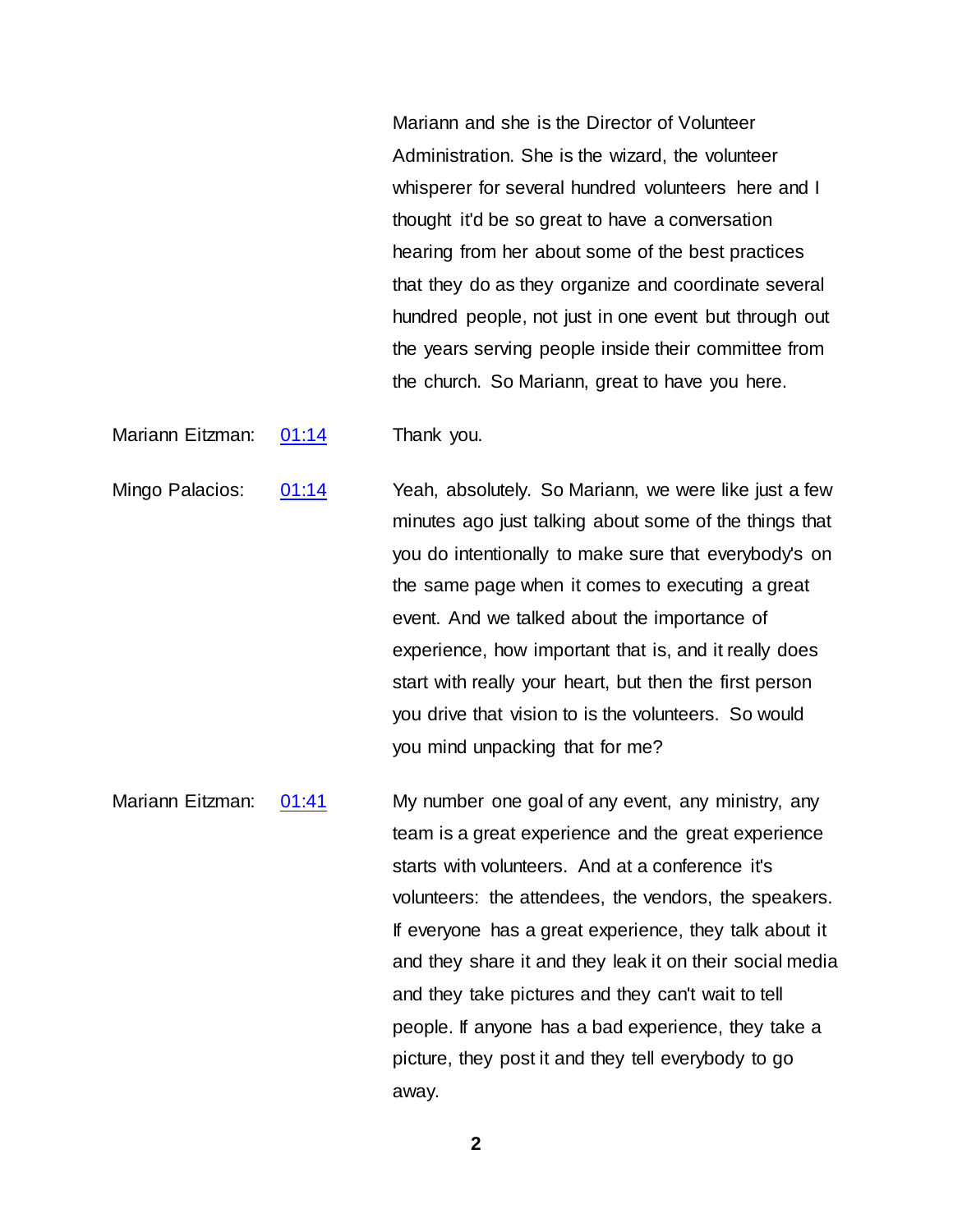- Mingo Palacios: [02:12](https://www.temi.com/editor/t/lVGmS-6NS3Wzo82BE0O4nkUFaBO61hYkBWxeevHEkKNCepvKxpsRyD7XMY4CCRkeWDVsBXmMQubOlhWbDWjTvZvwH4Y?loadFrom=DocumentDeeplink&ts=132.22) Yeah. Yeah. Mariann Eitzman: [02:12](https://www.temi.com/editor/t/lVGmS-6NS3Wzo82BE0O4nkUFaBO61hYkBWxeevHEkKNCepvKxpsRyD7XMY4CCRkeWDVsBXmMQubOlhWbDWjTvZvwH4Y?loadFrom=DocumentDeeplink&ts=132.49) So how do you start that? I have 1200 people volunteering here. If they're having a great experience and they're filled with joy, it permeates. Mingo Palacios:  $02:20$  It's like joy times 1,200, right? Mariann Eitzman: [02:23](https://www.temi.com/editor/t/lVGmS-6NS3Wzo82BE0O4nkUFaBO61hYkBWxeevHEkKNCepvKxpsRyD7XMY4CCRkeWDVsBXmMQubOlhWbDWjTvZvwH4Y?loadFrom=DocumentDeeplink&ts=143.74) Yes.
- Mingo Palacios: [02:24](https://www.temi.com/editor/t/lVGmS-6NS3Wzo82BE0O4nkUFaBO61hYkBWxeevHEkKNCepvKxpsRyD7XMY4CCRkeWDVsBXmMQubOlhWbDWjTvZvwH4Y?loadFrom=DocumentDeeplink&ts=144.071) And I love that you said it was the opposite direction also. Like, if somebody's having a bad experience, it can be that bad experience times 1200, right?
- Mariann Eitzman: [02:32](https://www.temi.com/editor/t/lVGmS-6NS3Wzo82BE0O4nkUFaBO61hYkBWxeevHEkKNCepvKxpsRyD7XMY4CCRkeWDVsBXmMQubOlhWbDWjTvZvwH4Y?loadFrom=DocumentDeeplink&ts=152.081) Or as many followers they have on Facebook or Instagram or Snapchat. Then all of a sudden the word gets out that the food or whatever happened and you run over there to check it out and it's already been changed but too late. It's on social media.
- Mingo Palacios:  $02:47$  You said one of the things that you do prior to an event, which I think is so great and I don't think it's done enough, is you bring everybody to your house.

Mariann Eitzman: [02:55](https://www.temi.com/editor/t/lVGmS-6NS3Wzo82BE0O4nkUFaBO61hYkBWxeevHEkKNCepvKxpsRyD7XMY4CCRkeWDVsBXmMQubOlhWbDWjTvZvwH4Y?loadFrom=DocumentDeeplink&ts=175.15) Yes.

- Mingo Palacios: [02:55](https://www.temi.com/editor/t/lVGmS-6NS3Wzo82BE0O4nkUFaBO61hYkBWxeevHEkKNCepvKxpsRyD7XMY4CCRkeWDVsBXmMQubOlhWbDWjTvZvwH4Y?loadFrom=DocumentDeeplink&ts=175.36) You do the hospitality, all that you expect your team, you actually put it on display first. Why don't you run us through that?
- Mariann Eitzman: [03:02](https://www.temi.com/editor/t/lVGmS-6NS3Wzo82BE0O4nkUFaBO61hYkBWxeevHEkKNCepvKxpsRyD7XMY4CCRkeWDVsBXmMQubOlhWbDWjTvZvwH4Y?loadFrom=DocumentDeeplink&ts=182.48) So, for all the volunteers at this conference, I have 35 team leaders and each one is going to watch over, love on, direct volunteers. I have them at my house before the conference Monday night I poured into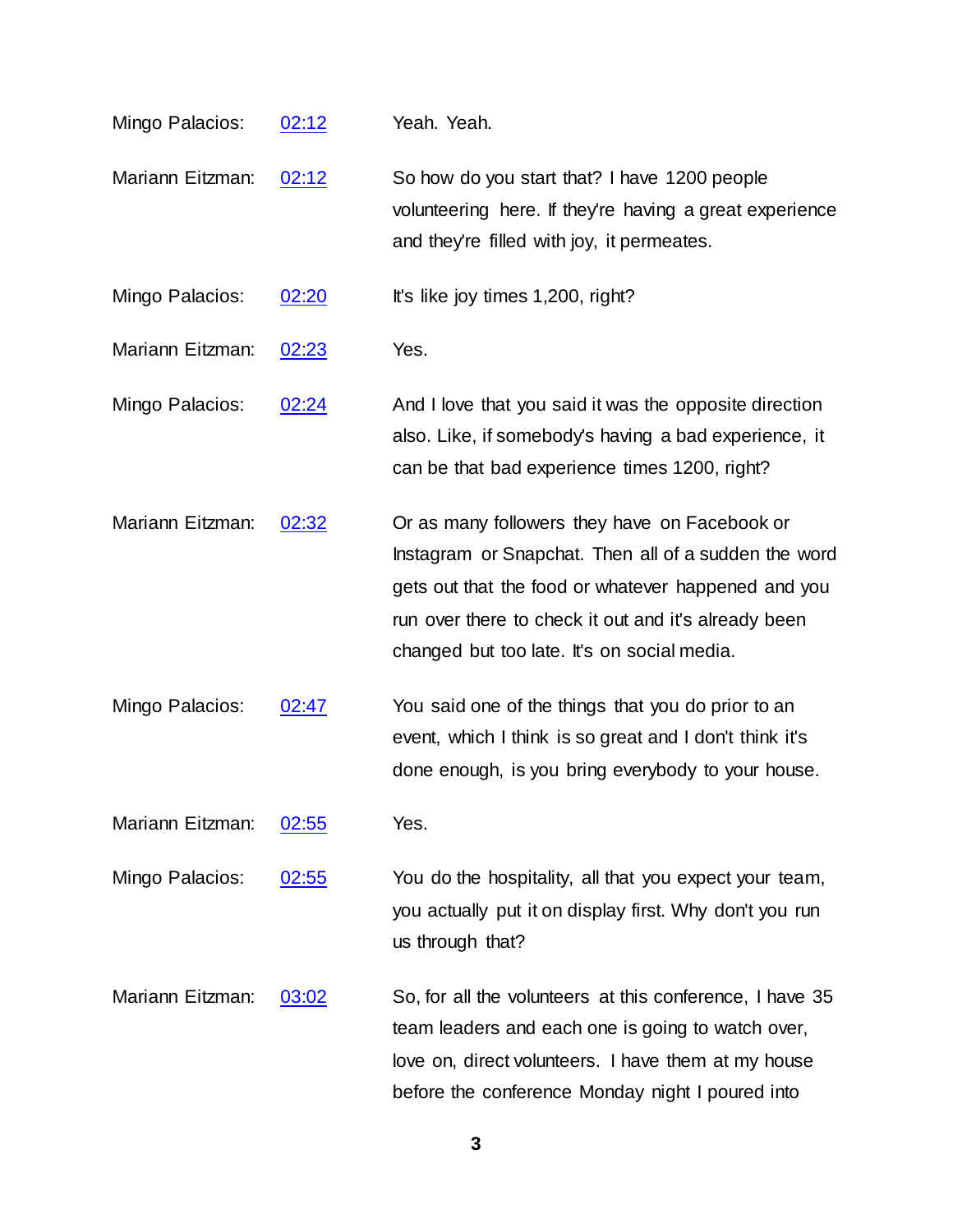them, we prayed it up. There is value in the information so they attend because I've got the maps, I've got the drills, I've got all the schedules-

Mingo Palacios: [03:25](https://www.temi.com/editor/t/lVGmS-6NS3Wzo82BE0O4nkUFaBO61hYkBWxeevHEkKNCepvKxpsRyD7XMY4CCRkeWDVsBXmMQubOlhWbDWjTvZvwH4Y?loadFrom=DocumentDeeplink&ts=205.94) All the logistics.

Mariann Eitzman: [03:25](https://www.temi.com/editor/t/lVGmS-6NS3Wzo82BE0O4nkUFaBO61hYkBWxeevHEkKNCepvKxpsRyD7XMY4CCRkeWDVsBXmMQubOlhWbDWjTvZvwH4Y?loadFrom=DocumentDeeplink&ts=205.94) But at the same time I'm give them a great dinner. There is water flowing I decorated and if I do it on the front end, they all come and they're very interested and I pump them up and I pour into them. If I do an appreciation at the back end, they're all tired. They want to go home and see their families. So I find that I've got to set the tone and then I've got to talk to them. I'm a fixer. I want to just say, "Hey, you're here, go do this." But I find that I have to stop myself. Greet each volunteer, look them in the eye. They're a real person and then get them on their way. So I need to coach that with my whole team and I need to tell them it's not natural for me. It may not be natural for you, but a lot of times at a conference we're reacting and we're trying to make it the best we can. So my coaching is a great experience and number two, respond well. Whatever happens, take a moment and respond well and make sure-

Mingo Palacios:  $\frac{04:23}{04:23}$  $\frac{04:23}{04:23}$  $\frac{04:23}{04:23}$  Whether it's good news or bad news.

Mariann Eitzman: [04:24](https://www.temi.com/editor/t/lVGmS-6NS3Wzo82BE0O4nkUFaBO61hYkBWxeevHEkKNCepvKxpsRyD7XMY4CCRkeWDVsBXmMQubOlhWbDWjTvZvwH4Y?loadFrom=DocumentDeeplink&ts=264.651) Respond well.

Mingo Palacios: [04:25](https://www.temi.com/editor/t/lVGmS-6NS3Wzo82BE0O4nkUFaBO61hYkBWxeevHEkKNCepvKxpsRyD7XMY4CCRkeWDVsBXmMQubOlhWbDWjTvZvwH4Y?loadFrom=DocumentDeeplink&ts=265.341) Okay, good.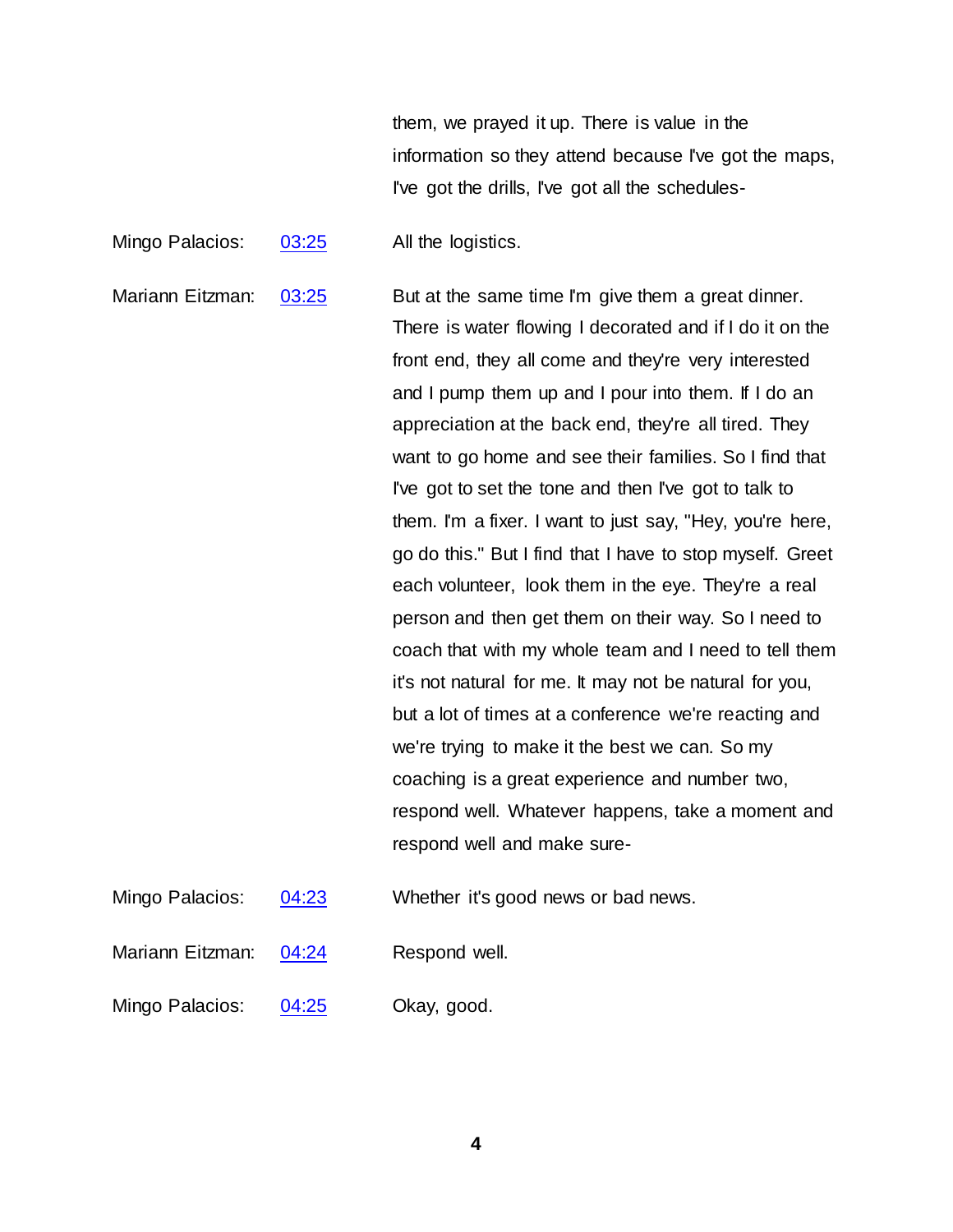- Mariann Eitzman:  $04:25$  And even if it's bad news, "Parking, we can't find any parking!" This is the response, "Isn't it amazing that God brought all these people here?"
- Mingo Palacios: [04:35](https://www.temi.com/editor/t/lVGmS-6NS3Wzo82BE0O4nkUFaBO61hYkBWxeevHEkKNCepvKxpsRyD7XMY4CCRkeWDVsBXmMQubOlhWbDWjTvZvwH4Y?loadFrom=DocumentDeeplink&ts=275.81) Yeah, that's good. You just instantly elevated the scenario.
- Mariann Eitzman: [04:39](https://www.temi.com/editor/t/lVGmS-6NS3Wzo82BE0O4nkUFaBO61hYkBWxeevHEkKNCepvKxpsRyD7XMY4CCRkeWDVsBXmMQubOlhWbDWjTvZvwH4Y?loadFrom=DocumentDeeplink&ts=279.56) Right. "I can't find a seat anywhere I want to see it, last night. I want to sit outside on the lawn. I can't find a seat." "Is this not awesome that God made this night so perfect that everyone went to sit outside?" I mean, it makes people stand back and go, "Oh, I never thought of it that way. You're right."
- Mingo Palacios: [04:57](https://www.temi.com/editor/t/lVGmS-6NS3Wzo82BE0O4nkUFaBO61hYkBWxeevHEkKNCepvKxpsRyD7XMY4CCRkeWDVsBXmMQubOlhWbDWjTvZvwH4Y?loadFrom=DocumentDeeplink&ts=297.2) Just flipping the reality because unfortunately everybody comes with expectations of what they're going to experience. Right? And so I love that you, those two keys, just first that you bring and set the culture first and you don't do it in a big conference room. You do it in your home. So that's welcome to my life. Welcome to the interior, right? You matter this much to come into my personal space. The second one is respond well. So, so, so good. Now when you've got, just looking out at the expanse here, you filled up and parking in about 12 minutes. You've got a plump program. You've got more tickets than you guys probably have seats going out.
- Mariann Eitzman: [05:40](https://www.temi.com/editor/t/lVGmS-6NS3Wzo82BE0O4nkUFaBO61hYkBWxeevHEkKNCepvKxpsRyD7XMY4CCRkeWDVsBXmMQubOlhWbDWjTvZvwH4Y?loadFrom=DocumentDeeplink&ts=340.97) Correct.
- Mingo Palacios: [05:41](https://www.temi.com/editor/t/lVGmS-6NS3Wzo82BE0O4nkUFaBO61hYkBWxeevHEkKNCepvKxpsRyD7XMY4CCRkeWDVsBXmMQubOlhWbDWjTvZvwH4Y?loadFrom=DocumentDeeplink&ts=341.181) What are some of the best ways as people who are listening maybe are throwing their own events, when they run into snags beyond the respond well, what are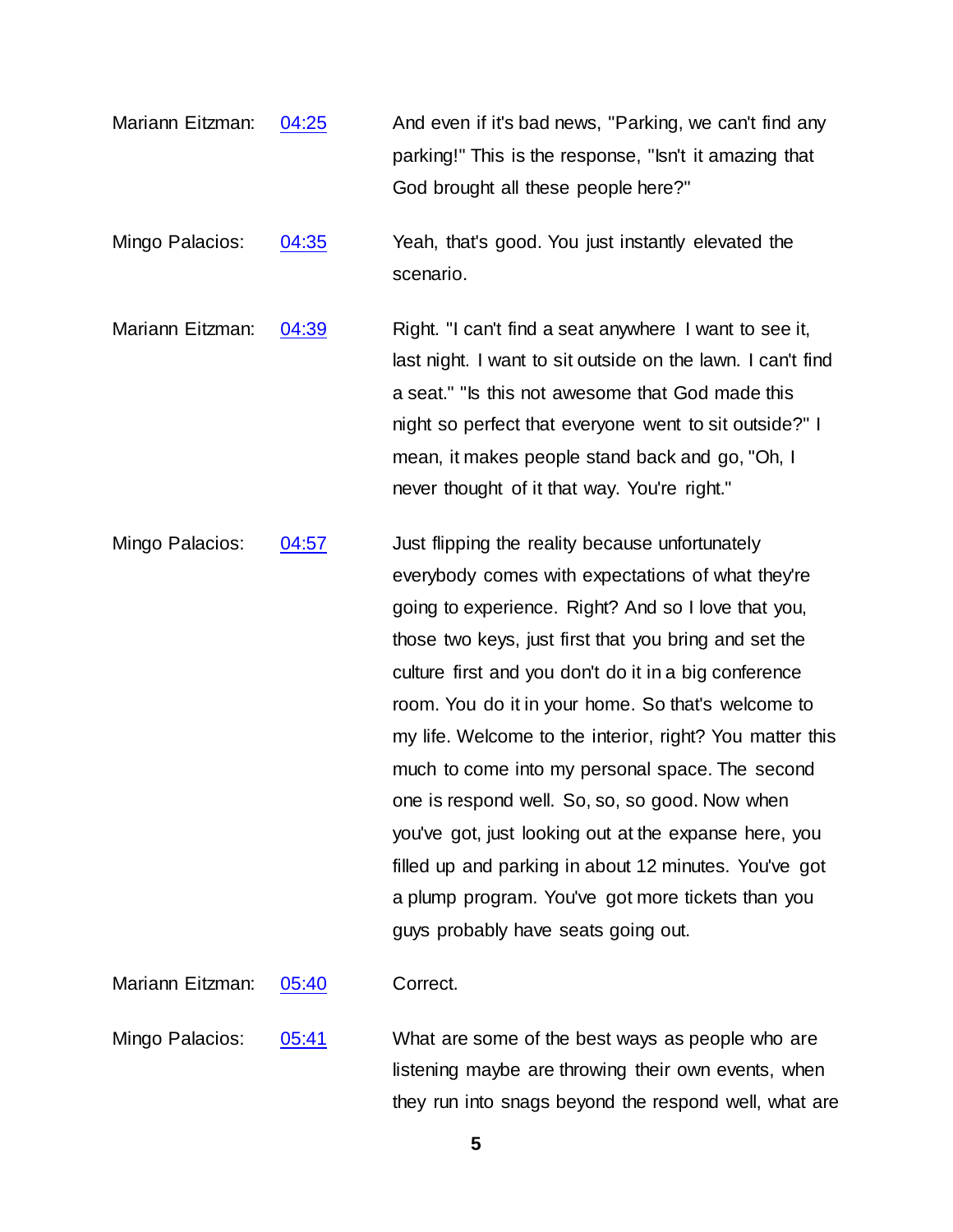some of those key things that you as the director, what do you do to keep yourself level as the chaos kind of like it builds on itself because it's all moving and it's all good. Oh, great. coffee delivered. That's tremendous. What are some of the things that you do that keep yourself level for our other event directors who might be listening?

Mariann Eitzman: [06:13](https://www.temi.com/editor/t/lVGmS-6NS3Wzo82BE0O4nkUFaBO61hYkBWxeevHEkKNCepvKxpsRyD7XMY4CCRkeWDVsBXmMQubOlhWbDWjTvZvwH4Y?loadFrom=DocumentDeeplink&ts=373.49) Ckay. Number one, all those directors I had at my house, I told them, "You're not alone. I have your back and anything that set you off or pushes your button, you come find me, you text me, you call me, or you radio me." And I hope everyone has somebody like that. I hope that everybody has a champion. And I myself, I'm wired, the more that's going on, the calmer I get and I'm a very happy person. I've got a lot of joy in my heart. Jesus is there. I've got a lot of spirit and I think you've got to look for that in a leader of many. So my gifting obviously is I like to organize people and I love people. And I think anyone that is working with volunteers, you've got to love Jesus and love people and if people bug you after a while, it's not the right fit.

Mingo Palacios: [07:05](https://www.temi.com/editor/t/lVGmS-6NS3Wzo82BE0O4nkUFaBO61hYkBWxeevHEkKNCepvKxpsRyD7XMY4CCRkeWDVsBXmMQubOlhWbDWjTvZvwH4Y?loadFrom=DocumentDeeplink&ts=425.601) You should rethink the way that you're serving.

Mariann Eitzman: [07:08](https://www.temi.com/editor/t/lVGmS-6NS3Wzo82BE0O4nkUFaBO61hYkBWxeevHEkKNCepvKxpsRyD7XMY4CCRkeWDVsBXmMQubOlhWbDWjTvZvwH4Y?loadFrom=DocumentDeeplink&ts=428.09) Yeah, not the right fit.

Mingo Palacios: [07:08](https://www.temi.com/editor/t/lVGmS-6NS3Wzo82BE0O4nkUFaBO61hYkBWxeevHEkKNCepvKxpsRyD7XMY4CCRkeWDVsBXmMQubOlhWbDWjTvZvwH4Y?loadFrom=DocumentDeeplink&ts=428.64) Yeah that's good.

Mariann Eitzman: [07:08](https://www.temi.com/editor/t/lVGmS-6NS3Wzo82BE0O4nkUFaBO61hYkBWxeevHEkKNCepvKxpsRyD7XMY4CCRkeWDVsBXmMQubOlhWbDWjTvZvwH4Y?loadFrom=DocumentDeeplink&ts=428.871) And you need to be honest with that because there was somebody once I worked with and I said, "You know what? I think this isn't the right fit for you. I think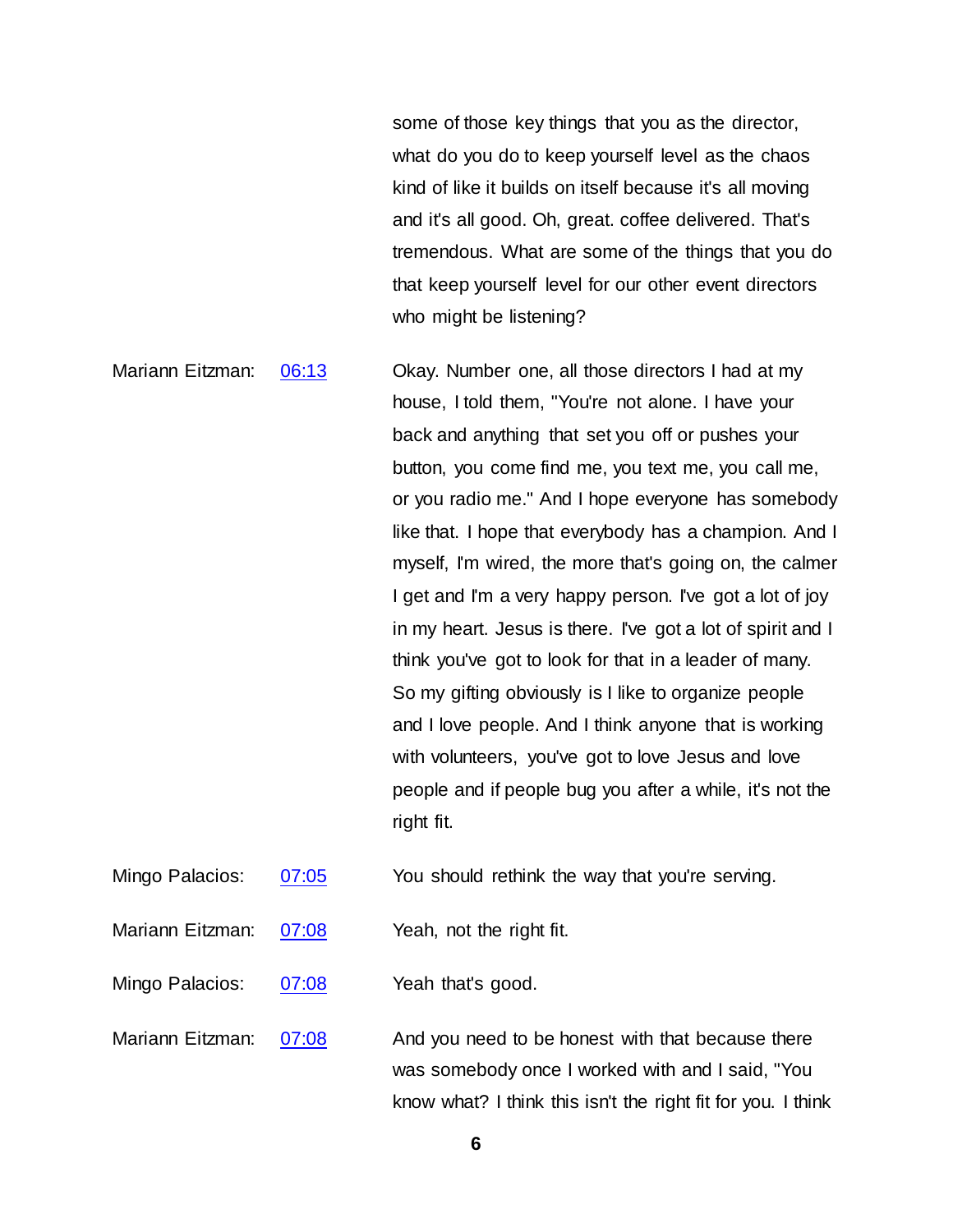there's a better place for you serving the Kingdom." And he admitted I was right and we all need to be honest. Don't just get the job for the job. And you feel like, "Okay, I've got to serve." So I obviously love people. Chaos doesn't phase me.

- Mingo Palacios: [07:32](https://www.temi.com/editor/t/lVGmS-6NS3Wzo82BE0O4nkUFaBO61hYkBWxeevHEkKNCepvKxpsRyD7XMY4CCRkeWDVsBXmMQubOlhWbDWjTvZvwH4Y?loadFrom=DocumentDeeplink&ts=452.75) So know yourself well.
- Mariann Eitzman: [07:34](https://www.temi.com/editor/t/lVGmS-6NS3Wzo82BE0O4nkUFaBO61hYkBWxeevHEkKNCepvKxpsRyD7XMY4CCRkeWDVsBXmMQubOlhWbDWjTvZvwH4Y?loadFrom=DocumentDeeplink&ts=454.46) Yes.

Mingo Palacios: [07:35](https://www.temi.com/editor/t/lVGmS-6NS3Wzo82BE0O4nkUFaBO61hYkBWxeevHEkKNCepvKxpsRyD7XMY4CCRkeWDVsBXmMQubOlhWbDWjTvZvwH4Y?loadFrom=DocumentDeeplink&ts=455.15) And be honest with what is being asked of you and according to what you're willing to bring to the table.

- Mariann Eitzman: [07:39](https://www.temi.com/editor/t/lVGmS-6NS3Wzo82BE0O4nkUFaBO61hYkBWxeevHEkKNCepvKxpsRyD7XMY4CCRkeWDVsBXmMQubOlhWbDWjTvZvwH4Y?loadFrom=DocumentDeeplink&ts=459.95) And I have a tip.
- Mingo Palacios: [07:41](https://www.temi.com/editor/t/lVGmS-6NS3Wzo82BE0O4nkUFaBO61hYkBWxeevHEkKNCepvKxpsRyD7XMY4CCRkeWDVsBXmMQubOlhWbDWjTvZvwH4Y?loadFrom=DocumentDeeplink&ts=461.54) Yeah.
- Mariann Eitzman: [07:41](https://www.temi.com/editor/t/lVGmS-6NS3Wzo82BE0O4nkUFaBO61hYkBWxeevHEkKNCepvKxpsRyD7XMY4CCRkeWDVsBXmMQubOlhWbDWjTvZvwH4Y?loadFrom=DocumentDeeplink&ts=461.54) When it comes, don't say, "Oh no, now this." No, you throw your shoulders back and you say, "Challenge accepted."

Mingo Palacios: [07:49](https://www.temi.com/editor/t/lVGmS-6NS3Wzo82BE0O4nkUFaBO61hYkBWxeevHEkKNCepvKxpsRyD7XMY4CCRkeWDVsBXmMQubOlhWbDWjTvZvwH4Y?loadFrom=DocumentDeeplink&ts=469.28) Yes! I love it!

Mariann Eitzman:  $07:51$  And I tell all my leaders this. When they ran up to me yesterday, this problem, that problem. I go, "You say, 'challenge accepted' and I want you to text me when it's challenge defeated."

Mingo Palacios: [08:02](https://www.temi.com/editor/t/lVGmS-6NS3Wzo82BE0O4nkUFaBO61hYkBWxeevHEkKNCepvKxpsRyD7XMY4CCRkeWDVsBXmMQubOlhWbDWjTvZvwH4Y?loadFrom=DocumentDeeplink&ts=482.06) That's awesome.

- Mariann Eitzman: [08:03](https://www.temi.com/editor/t/lVGmS-6NS3Wzo82BE0O4nkUFaBO61hYkBWxeevHEkKNCepvKxpsRyD7XMY4CCRkeWDVsBXmMQubOlhWbDWjTvZvwH4Y?loadFrom=DocumentDeeplink&ts=483.231) I want to see what you and God do with this.
- Mingo Palacios: [08:06](https://www.temi.com/editor/t/lVGmS-6NS3Wzo82BE0O4nkUFaBO61hYkBWxeevHEkKNCepvKxpsRyD7XMY4CCRkeWDVsBXmMQubOlhWbDWjTvZvwH4Y?loadFrom=DocumentDeeplink&ts=486.171) This is so good.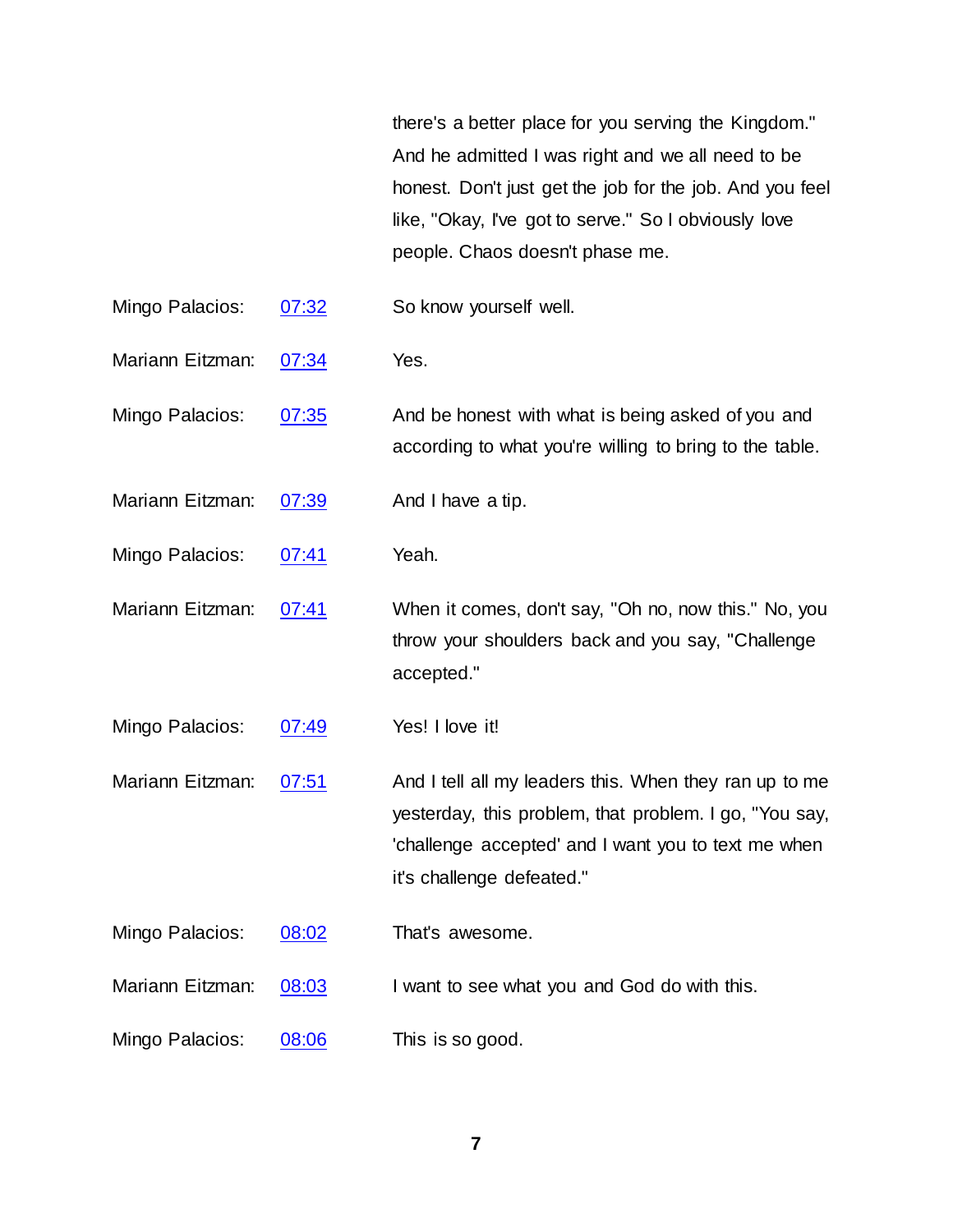- Mariann Eitzman: [08:06](https://www.temi.com/editor/t/lVGmS-6NS3Wzo82BE0O4nkUFaBO61hYkBWxeevHEkKNCepvKxpsRyD7XMY4CCRkeWDVsBXmMQubOlhWbDWjTvZvwH4Y?loadFrom=DocumentDeeplink&ts=486.171) And how is this a blessing? And I had one guy come back to me and he goes, "Oh my gosh, you know, I'm former military. You may not know that." I go, "I didn't know that." "You said challenge accepted. It made me stand up. I took it on. It was my challenge."
- Mingo Palacios: [08:22](https://www.temi.com/editor/t/lVGmS-6NS3Wzo82BE0O4nkUFaBO61hYkBWxeevHEkKNCepvKxpsRyD7XMY4CCRkeWDVsBXmMQubOlhWbDWjTvZvwH4Y?loadFrom=DocumentDeeplink&ts=502.821) I love that, yeah. So good. So you're looking to empower every person that crosses your path.

Mariann Eitzman: [08:27](https://www.temi.com/editor/t/lVGmS-6NS3Wzo82BE0O4nkUFaBO61hYkBWxeevHEkKNCepvKxpsRyD7XMY4CCRkeWDVsBXmMQubOlhWbDWjTvZvwH4Y?loadFrom=DocumentDeeplink&ts=507.261) Exactly.

Mingo Palacios:  $08:27$  It's so good. Now you told me you had this really great secret little thing that you do when it comes to learning best practice for yourself. What do you do?

Mariann Eitzman: [08:35](https://www.temi.com/editor/t/lVGmS-6NS3Wzo82BE0O4nkUFaBO61hYkBWxeevHEkKNCepvKxpsRyD7XMY4CCRkeWDVsBXmMQubOlhWbDWjTvZvwH4Y?loadFrom=DocumentDeeplink&ts=515.781) Okay, so I work at a church.

Mingo Palacios: [08:38](https://www.temi.com/editor/t/lVGmS-6NS3Wzo82BE0O4nkUFaBO61hYkBWxeevHEkKNCepvKxpsRyD7XMY4CCRkeWDVsBXmMQubOlhWbDWjTvZvwH4Y?loadFrom=DocumentDeeplink&ts=518.241) Yes.

Mariann Eitzman:  $08:38$  A church is a faith based nonprofit. There's a whole nonprofit world out there. All nonprofits are run by volunteers. We're never going to have enough money to hire enough staff. The only way the nonprofits work is their volunteer program. I picked two nonprofits a year and I serve with them.

Mingo Palacios:  $\frac{09:03}{09:03}$  $\frac{09:03}{09:03}$  $\frac{09:03}{09:03}$  And you don't come with your credentials out.

Mariann Eitzman: [09:05](https://www.temi.com/editor/t/lVGmS-6NS3Wzo82BE0O4nkUFaBO61hYkBWxeevHEkKNCepvKxpsRyD7XMY4CCRkeWDVsBXmMQubOlhWbDWjTvZvwH4Y?loadFrom=DocumentDeeplink&ts=545.46) No. They don't even know anything about me. So for example, last year I served at the hospital for six months and I also served downtown, the City of Sacramento, all their Farm to Fork events, including when they shut down the tower bridge and fed 900 people dinner on the bridge. And it starts with me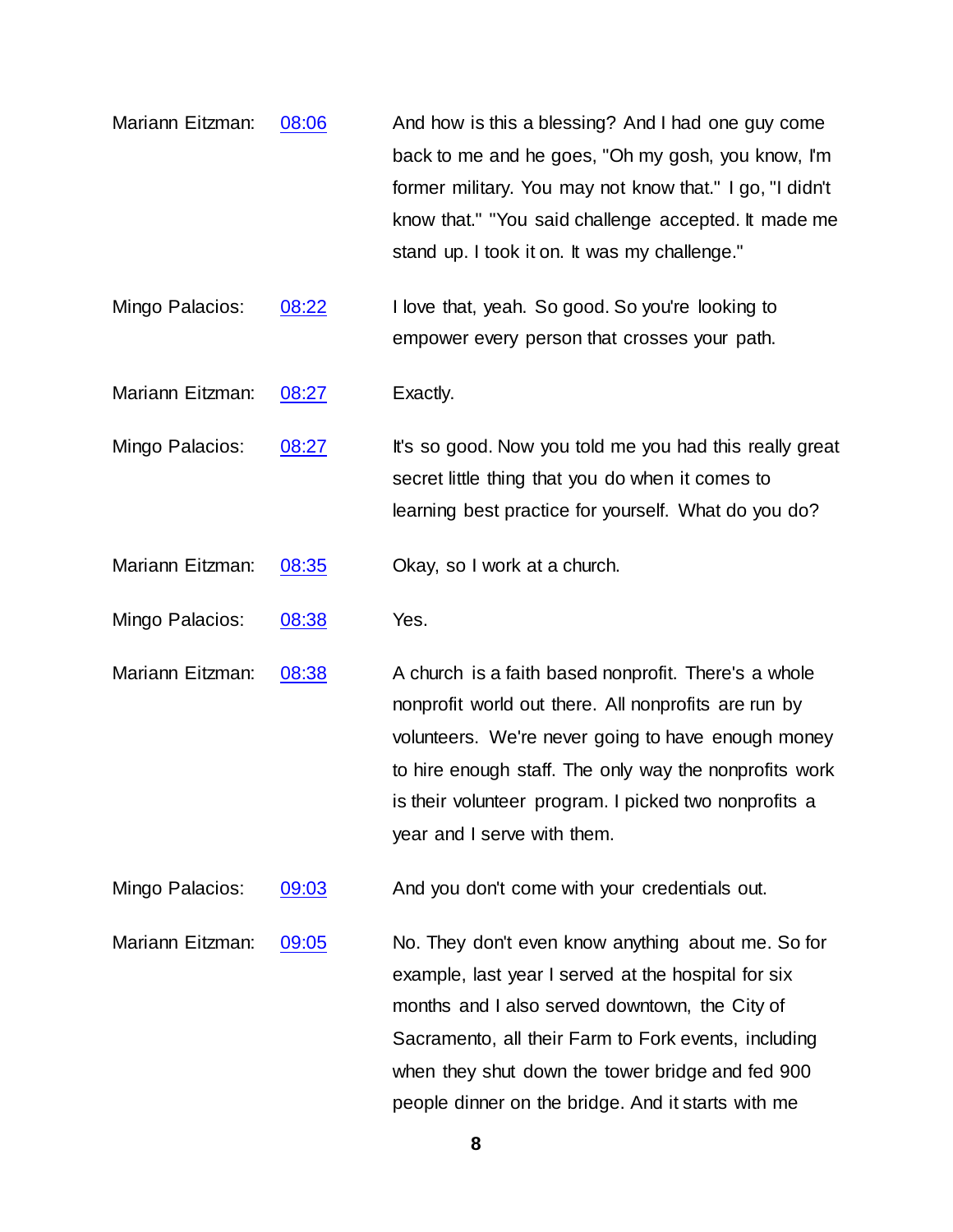signing up online or however they gather the information to going to their trainings, to learning everything to being boots on the ground all the way to the end. And I learn a lot of great best practices and the other side of the coin, I see a lot of things that catch me and I go, "I hope that's not me" or, "I hope that's not my program" or "I hope they're not encountering this when they check in at Bayside." It really reminds me the good and the bad and it keeps me right there on the line where I need to be.

Mingo Palacios: [10:05](https://www.temi.com/editor/t/lVGmS-6NS3Wzo82BE0O4nkUFaBO61hYkBWxeevHEkKNCepvKxpsRyD7XMY4CCRkeWDVsBXmMQubOlhWbDWjTvZvwH4Y?loadFrom=DocumentDeeplink&ts=605.821) I love it. For our listeners, if you're not at that level where you're realizing that there's opportunities that you can learn by serving other organizations, I don't care how busy you are, you need to make time to learn from not just other churches, but other organizations. Like you said, nonprofits exist everywhere. They've all got systems that you can learn from. They've all got methods and practices in play and you can probably score some of the best and some of the most informative things that would tell you or teach you what you do and don't want to play in your own house. I think that's genius.

Mariann Eitzman: [10:40](https://www.temi.com/editor/t/lVGmS-6NS3Wzo82BE0O4nkUFaBO61hYkBWxeevHEkKNCepvKxpsRyD7XMY4CCRkeWDVsBXmMQubOlhWbDWjTvZvwH4Y?loadFrom=DocumentDeeplink&ts=640.8) Through it, I've met a lot of directors, volunteers and talked to a lot of people and then it's been awesome. And the City of Sacramento, the volunteer coordinator and I, we are actually invited to be speakers at Points of Light Conference this year. So, the one that was started by President Bush years ago, it's in Atlanta and we're speaking on engaging volunteers quickly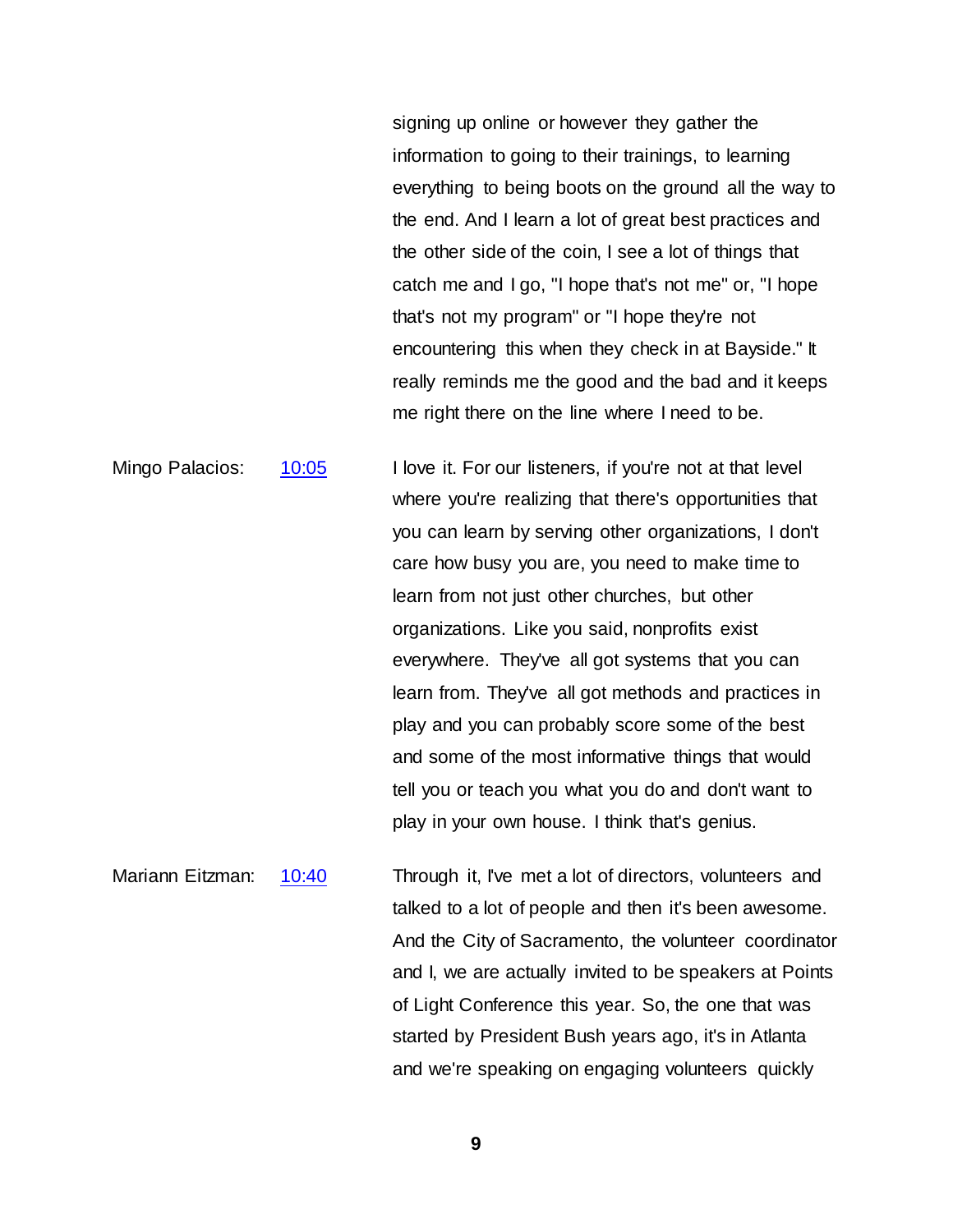and getting them going. They hardly had anybody for a faith based track.

Mingo Palacios: [11:13](https://www.temi.com/editor/t/lVGmS-6NS3Wzo82BE0O4nkUFaBO61hYkBWxeevHEkKNCepvKxpsRyD7XMY4CCRkeWDVsBXmMQubOlhWbDWjTvZvwH4Y?loadFrom=DocumentDeeplink&ts=673.861) Wow.

Mariann Eitzman: [11:13](https://www.temi.com/editor/t/lVGmS-6NS3Wzo82BE0O4nkUFaBO61hYkBWxeevHEkKNCepvKxpsRyD7XMY4CCRkeWDVsBXmMQubOlhWbDWjTvZvwH4Y?loadFrom=DocumentDeeplink&ts=673.861) Points of Light contacted me and they said "We're doing our service united we do every year and it's Habitat for Humanity, YMCA, Red Cross." It's also all their corporate sponsors, UPS, Disney, FedEx and they said, "We don't have a faith based track. We're thinking about building." And I'm like, "Why aren't you?"

Mingo Palacios: [11:36](https://www.temi.com/editor/t/lVGmS-6NS3Wzo82BE0O4nkUFaBO61hYkBWxeevHEkKNCepvKxpsRyD7XMY4CCRkeWDVsBXmMQubOlhWbDWjTvZvwH4Y?loadFrom=DocumentDeeplink&ts=696.241) Yeah, what a great table to be invited to.

Mariann Eitzman: [11:38](https://www.temi.com/editor/t/lVGmS-6NS3Wzo82BE0O4nkUFaBO61hYkBWxeevHEkKNCepvKxpsRyD7XMY4CCRkeWDVsBXmMQubOlhWbDWjTvZvwH4Y?loadFrom=DocumentDeeplink&ts=698.431) Right? And there is Salvation Army and Reading Partners and there are all these faith based nonprofits out there. And I think there's a lot of partnership we can work with and I love doing this.

Mingo Palacios: [11:49](https://www.temi.com/editor/t/lVGmS-6NS3Wzo82BE0O4nkUFaBO61hYkBWxeevHEkKNCepvKxpsRyD7XMY4CCRkeWDVsBXmMQubOlhWbDWjTvZvwH4Y?loadFrom=DocumentDeeplink&ts=709.41) So good Mariann, for anybody who is listening, maybe some of our younger listeners who want to be actively involved, but maybe the ecosystem that they're serving in isn't as healthy or isn't as spunky as the one that you run, what would you give them as advice?

Mariann Eitzman: [12:08](https://www.temi.com/editor/t/lVGmS-6NS3Wzo82BE0O4nkUFaBO61hYkBWxeevHEkKNCepvKxpsRyD7XMY4CCRkeWDVsBXmMQubOlhWbDWjTvZvwH4Y?loadFrom=DocumentDeeplink&ts=728.33) My advice, and I worked with a lot of 20 somethings and 30 somethings and I love them all, they're awesome on my team, my advice to them every time its own it. And model how you want to be treated and how you want to be talked to but own it and don't let your age keep you back. And I have a young guy right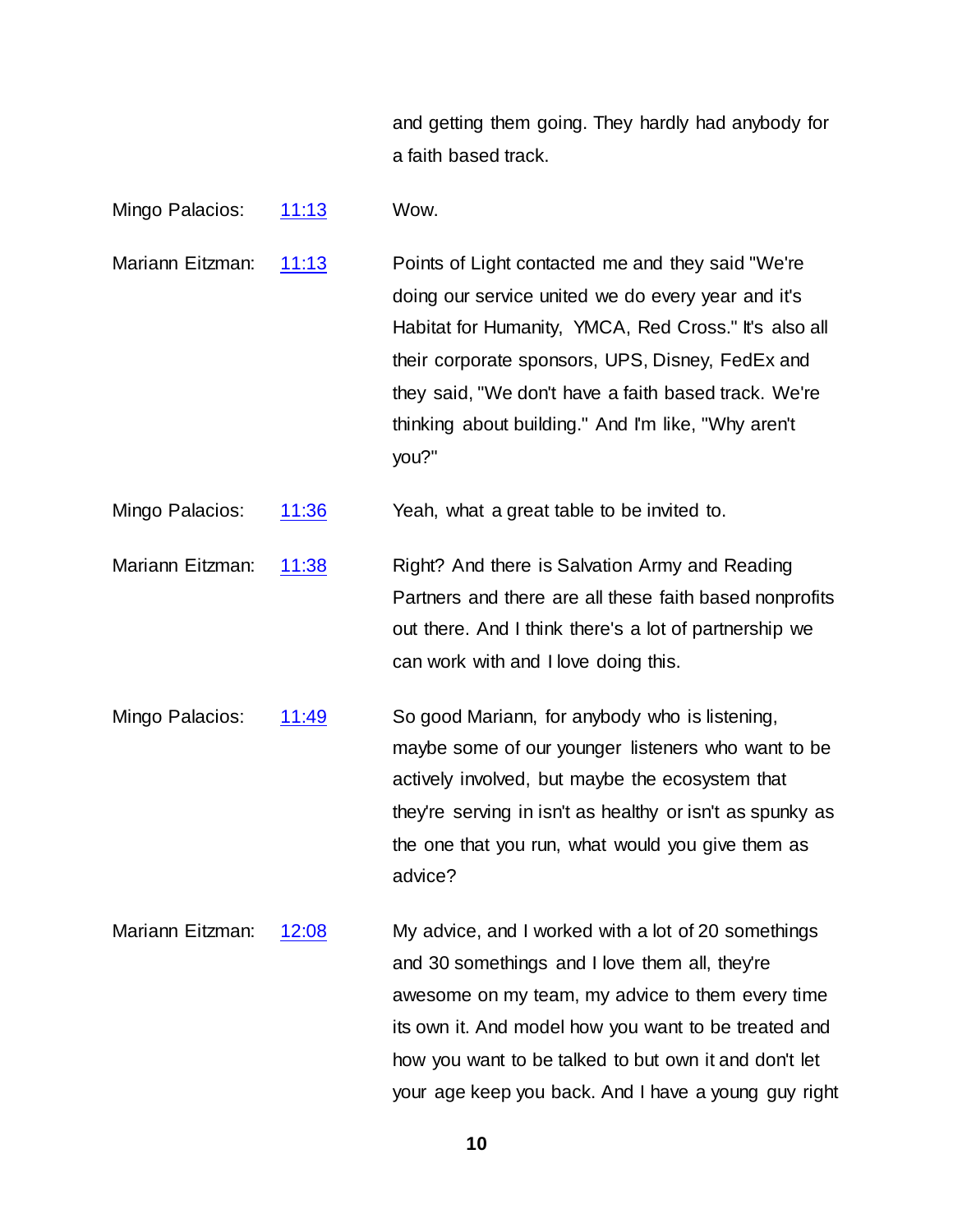now at this conference and he's running a whole team for me. I could see yesterday he was hesitant about giving out the different directions and I saw him doing a lot of stuff that his team could have been doing. And I said, "Oh no, you're here for a reason and you're here to be a leader and I want you to own it. I want you to love on your team, but I want you to give them jobs so they feel there's value why they signed up. And when people sign up to serve, they want something to do. So own it, model it, love on them, cheer them, be their fan, go for it." And already this morning he was amazing.

Mingo Palacios: [13:06](https://www.temi.com/editor/t/lVGmS-6NS3Wzo82BE0O4nkUFaBO61hYkBWxeevHEkKNCepvKxpsRyD7XMY4CCRkeWDVsBXmMQubOlhWbDWjTvZvwH4Y?loadFrom=DocumentDeeplink&ts=786.831) I love it. Mariann, you're like five batteries all tethered together, like thrown into a ball of foil. Lighting a fire everywhere you go. I seriously love your heart. Thank you so much for sharing with our audience some of the keys that you bring to the table when you direct masses of volunteers. We're lucky to have you and Bayside is blessed to have you. Thank you for being with us today.

Mariann Eitzman: [13:08](https://www.temi.com/editor/t/lVGmS-6NS3Wzo82BE0O4nkUFaBO61hYkBWxeevHEkKNCepvKxpsRyD7XMY4CCRkeWDVsBXmMQubOlhWbDWjTvZvwH4Y?loadFrom=DocumentDeeplink&ts=788.43) Thank you.

Mingo Palacios: [13:08](https://www.temi.com/editor/t/lVGmS-6NS3Wzo82BE0O4nkUFaBO61hYkBWxeevHEkKNCepvKxpsRyD7XMY4CCRkeWDVsBXmMQubOlhWbDWjTvZvwH4Y?loadFrom=DocumentDeeplink&ts=788.43) We appreciate you Mariann. We'll talk to you soon.

Mariann Eitzman: [13:08](https://www.temi.com/editor/t/lVGmS-6NS3Wzo82BE0O4nkUFaBO61hYkBWxeevHEkKNCepvKxpsRyD7XMY4CCRkeWDVsBXmMQubOlhWbDWjTvZvwH4Y?loadFrom=DocumentDeeplink&ts=788.43) Thanks.

Mingo Palacios: [13:33](https://www.temi.com/editor/t/lVGmS-6NS3Wzo82BE0O4nkUFaBO61hYkBWxeevHEkKNCepvKxpsRyD7XMY4CCRkeWDVsBXmMQubOlhWbDWjTvZvwH4Y?loadFrom=DocumentDeeplink&ts=813.52) We hope today's insights left you feeling inspired and propelled towards your greatest potential. Thanks again for joining us for another episode of the PD Podcast. Until next time.